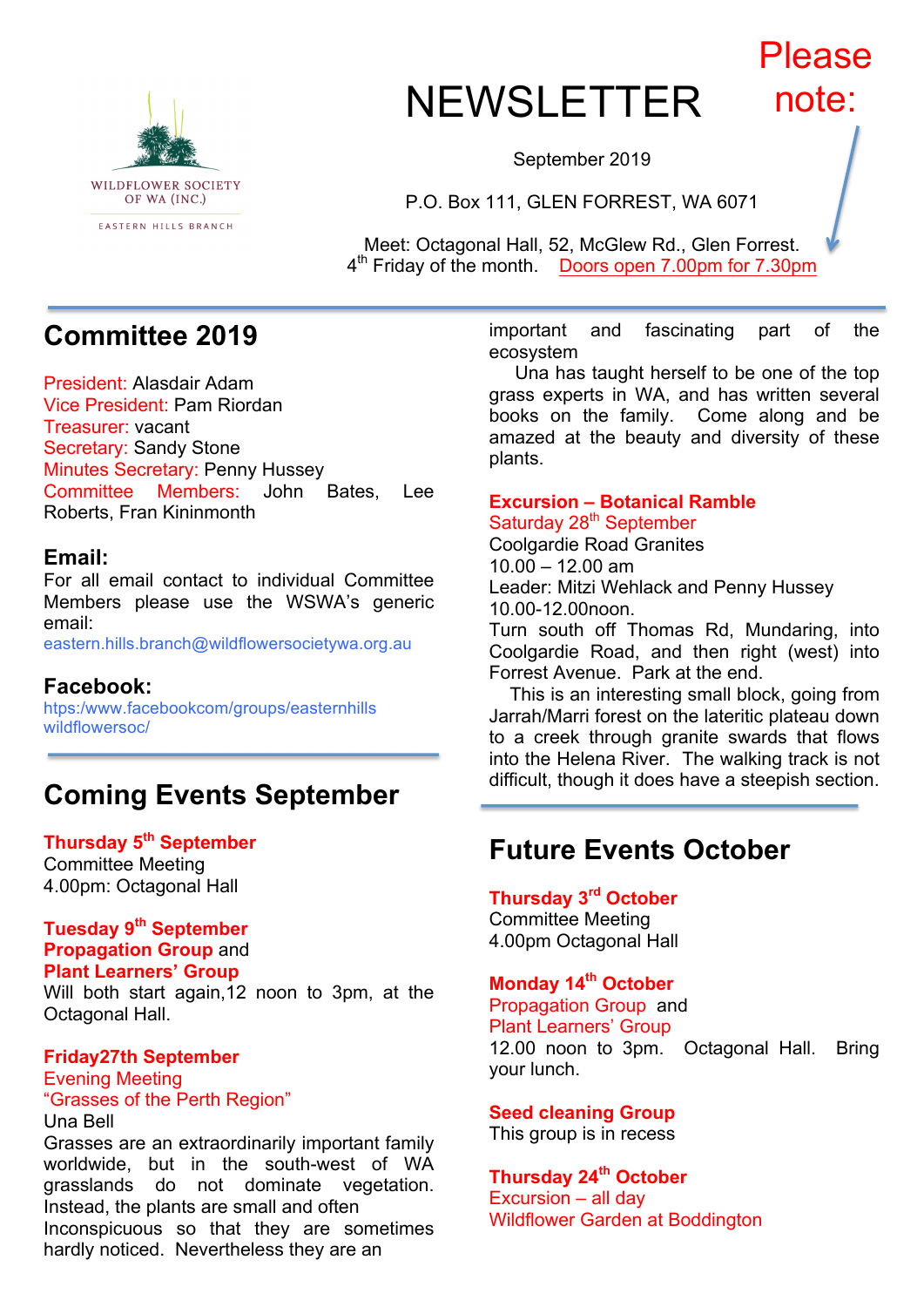Meet 9.00am at the Octagonal Hall. Bring lunch. If there are 12 people who want to go, a bus will be arranged. If not, we could car pool.

**If you are going, you must book with the EHB email, see above**.

#### **Friday 25th October**

Evening Meeting

"A discussion on Western Australia's Arid Lands"

#### Wendy Thompson

Dr Wendy A. Thompson is an ecologist and Louisiana transplant in Australia for nearly 20 years, by way of Sydney, Kalgoorlie and Perth. After completing her PhD at the University of New South Wales in Sydney, Wendy found herself undertaking botanical surveys in the deserts of Western Australia. The talk will highlight some of those desert journeys and the importance of biological survey in Western Australia. Since moving to Perth, she's worked in research, environmental regulation, policy, land management and monitoring, with a keen interest in bridging the gap between science and policy.

#### **Excursion Botanical Ramble**

Saturday 26<sup>th</sup> October, 10.00am Location to be decided

# **VALE**

#### **Hazel Cole**

Hazel Cole passed away  $29<sup>th</sup>$  August; she was 98. For the last few months she has been in the Capecare nursing home in Busselton with some dementia.

 I have known Hazel since the late 90s as an amateur botanist and as an enthusiastic native plant gardener in Eagle Bay and Dunsborough. Over these roughly 20 years, Hazel has been my mentor in learning the WA flora, in seed collecting, in garden design, in cultivating the WA flora but mostly in catching an enthusiasm for the Western Australian flora.

 Over the past few years, Hazel had not been able to read, so I have been reading the WSWA newsletter to her, the Zanthorrea newsletter (she obtained some of her first plants for cultivation from Jean Hooper), and the Eastern Hills newsletter so that she could keep up with her friends there. like the propagators for the Eastern Hills' sales – Janet

Atkins, Joy Collins, others… She w ill be greatly missed.

*Richard Clark, Secretary, South West Capes Branch*



Hazel potting at EHB in the 1980s**.**

# **Future Events**

**Friday 22nd November Evening meeting**

### **AGM**

#### **All committee positions vacant**

**Please note: Almost the entire membership of the current committee has indicated that they will not be standing again in 2020. If we do not have sufficient nominations for a new committee, the Eastern Hills Branch will have to close down.**

 **Do you want this to happen? If not, please volunteer to help. It is not an onerous task!**

# **QUIZ**

What is this? We saw it on the walk!.



It forms a mediumsized dense, upright shrub, with noticeably bright green leaves that have hairy margins.

The flowers are yellow or orange, and the back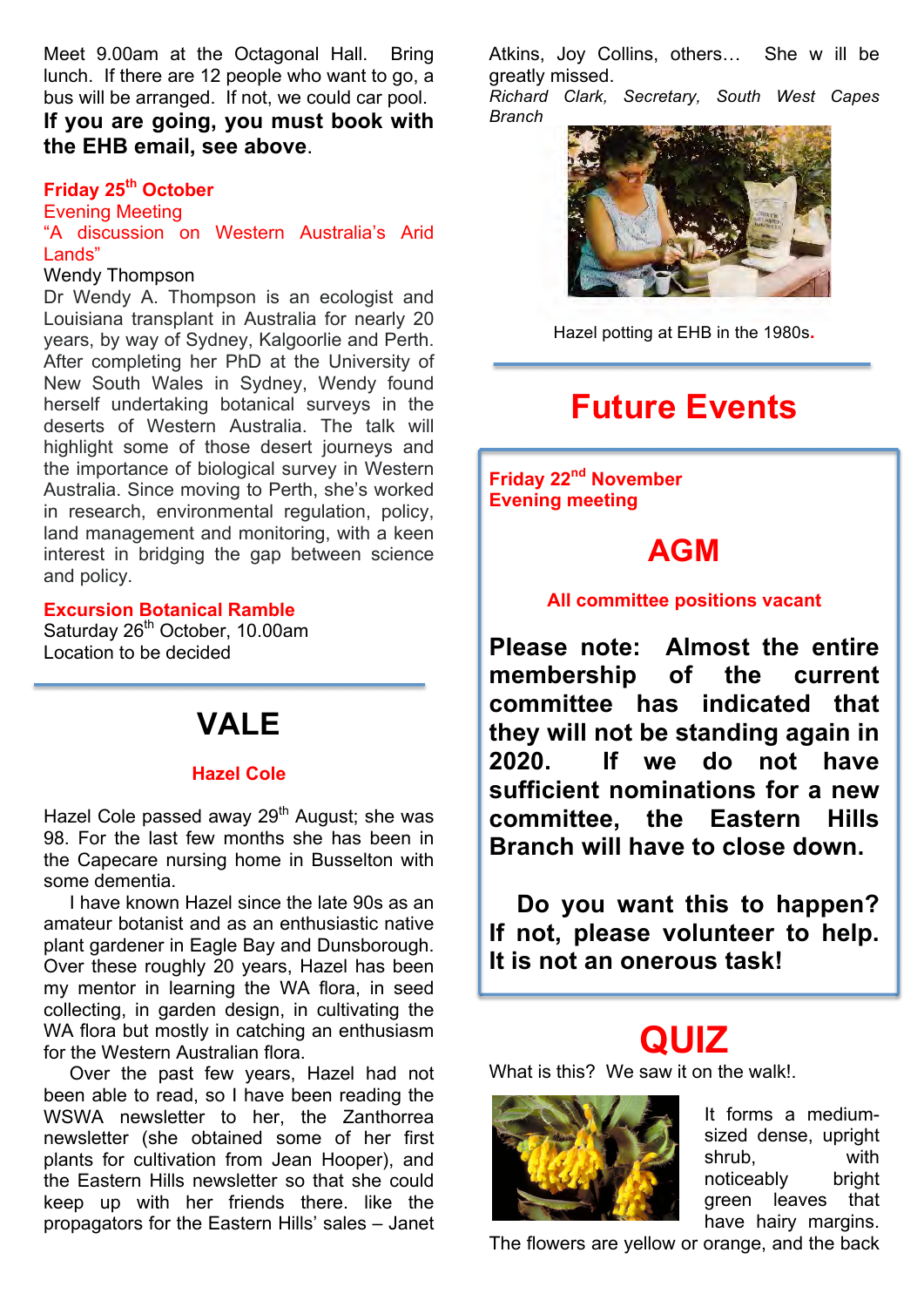of the pollen presenter ages to red. The plant grows in heavy shade on south-facing slopes in the Helena and Canning Valleys.

 It is classified P4, restricted in occurrence, but not endangered.

[Nb: clue to family, I mentioned a 'pollen presenter'!]

(Answer at end of Newsletter.)

*Penny Hussey*

# **REPORTS**

**Friday 26th July Evening meeting** "DNA and the Marsupial Mushrooms"

In a clear and beautifully presented talk, Elaine Davison started by explaining what fungi are and where they fit into the (very complicated) 'tree of life'. Some have motile spores with a flagellum – like sperm – and are more closely related to animals than to plants! Although we are most familiar with toadstools, most fungi are microscopic. Worldwide there are some 100.000 named species – mostly toadstools and some 2-3 million waiting to be described. Lots of work for mycologists!

 Many fungi are saprophytic, decomposing dead plant material. These are very important – without them we'd be buried in plant debris. Some however are parasitic, causing disease in living plants and animals, such as the dieback fungus, *Phytophthora*. Many fungi are mycorrhizal; they interact with plant roots, giving them mineral nutrients and receiving carbohydrates in return. These are also 'good guys' and include the amanitas, Elaine's special interest.

 Elaine explained that she is currently studying the fungal genus *Amanita*, with the help of grants, including from the WA Naturalists' Club. She first got interested in the genus when searching for a pink-gilled species, *Amanita carneiphylla*, in the sandy firebreaks at Murdoch University during the late 1980s. [Well, folks, here is Elaine on one of those long ago fungal forays!]



This genus includes some extremely poisonous species,

including the red and white-capped Fly Agaric (often pictured with gnomes sitting on top) and the European Deathcap, introduced around the world on oak seedlings. It occurs in Victoria, South Australia and the ACT.

 *Amanita* has about 1.000 species worldwide, but one section, Arenaria, only occurs in the Southern Hemisphere, and includes all of WA's kinds. It is a very ancient group, isolated since the Southern Ocean opened up and split Australia away from Antarctica about 33 million years ago.

 Elaine thinks there are about 30 species locally. She hopes to produce a field guide and other materials that will help identification and understanding of these fascinating organisms.

Penny Hussey

#### **Saturday 24th August Botanical Ranble Moola Road Bushland**

Glorious weather, cold but clear, saw 17 people join Mitzi Wehlack for a delightful ramble through forest and shrubland on the northern edge of the Helena Valley. At one point, we were surprised to get a fine view down the valley to the city skyscrapers, some 40 kms away.

 First we traversed lateritic plateau with Marri (including some very large trees) and some Jarrah, then we started to drop down the slope and came upon outcrops of granite. One interesting point was observing how the occasional dolerite dyke gave rise to clayey soil, and so the tree cover changed to Wandoo. As we went lower still, we came on the dense, cool, wet vegetation characteristic of southfacing steep slopes in the hills. Because the sun seldom strikes directly here, it is always cooler and wetter than other areas, and supports some different vegetation, such as dense stands of this month's Quiz species.

 In the tradition of wildflower wanders, people gathered in small groups to discuss and examine plants of particular interest, and to find the best position for a photograph. The area was particularly rich in Proteaceae; there were nine different Hakeas, for example.

 In total, some 100 different species were noted, and it was clear that many more would soon start to flower. Thank you, Mitzi, for leading a superb excursion into our Wildflower Wonderland.